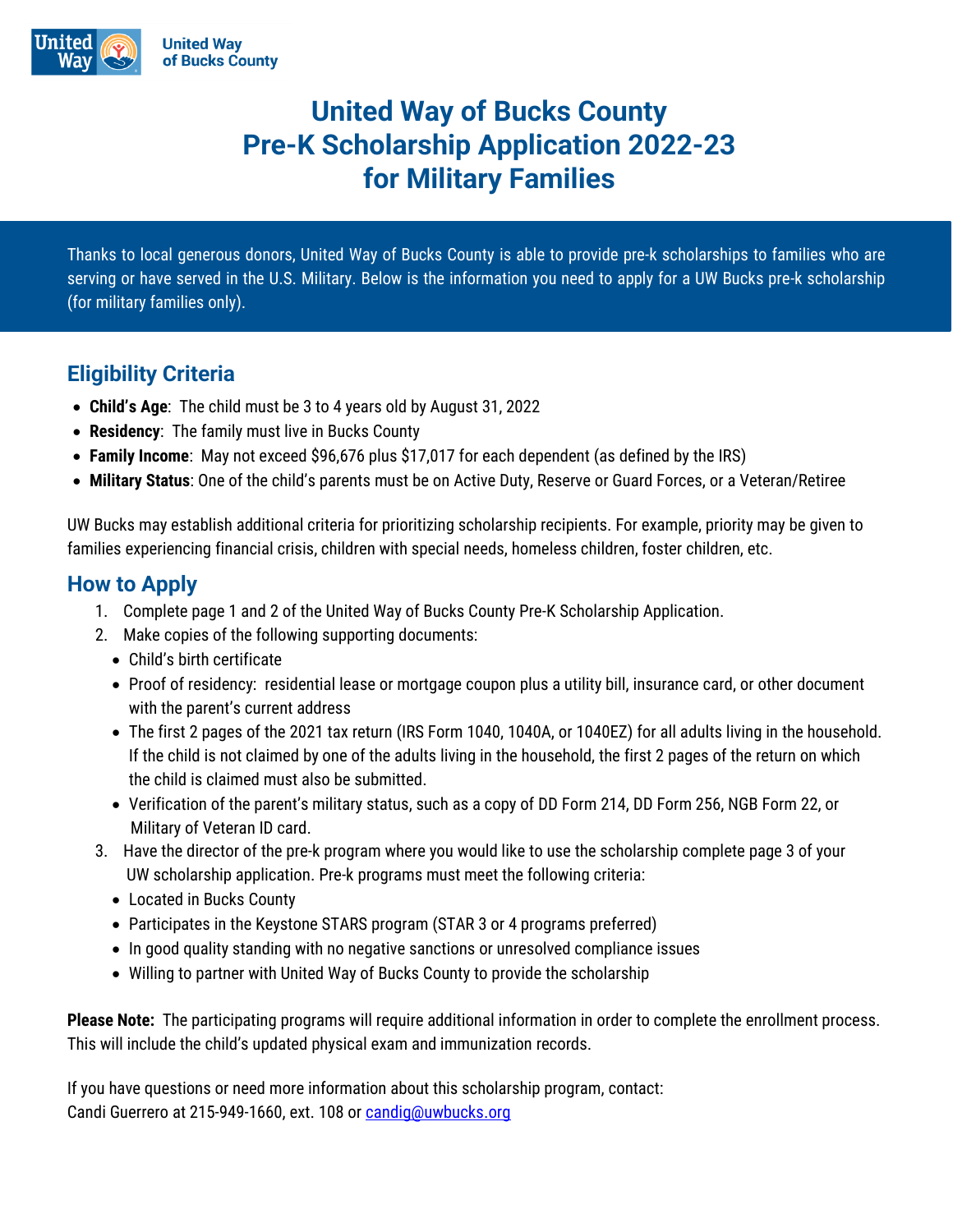

# **United Way<br>of Bucks County United Way of Bucks County Pre-K Scholarship Application 2022-23 (Military)**

| 1. Child Information                                                                                       | Please print clearly. |                              |                                  |  |
|------------------------------------------------------------------------------------------------------------|-----------------------|------------------------------|----------------------------------|--|
|                                                                                                            |                       |                              |                                  |  |
|                                                                                                            |                       |                              |                                  |  |
|                                                                                                            |                       |                              |                                  |  |
| Male ____ Female ____ Ethnicity (Check One): ___Non-Hispanic ___Hispanic ___Other ________                 |                       |                              |                                  |  |
|                                                                                                            |                       |                              |                                  |  |
| ___Native Hawaiian ______Multi-Racial _____Other________________________________                           |                       |                              |                                  |  |
|                                                                                                            |                       |                              |                                  |  |
| Does the child have any special needs? ___No ___Yes (please specify): ______________________________       |                       |                              |                                  |  |
| If yes, does the child have an Individualized Education Plan (IEP)? Ves Mo                                 |                       |                              |                                  |  |
| 2. Parent/Guardian Information                                                                             |                       |                              |                                  |  |
|                                                                                                            |                       |                              |                                  |  |
|                                                                                                            |                       |                              |                                  |  |
|                                                                                                            |                       |                              |                                  |  |
|                                                                                                            |                       |                              |                                  |  |
|                                                                                                            |                       |                              |                                  |  |
| __In school/training program Military Service: __Active ______________Reserve ______Veteran                |                       |                              |                                  |  |
|                                                                                                            |                       |                              |                                  |  |
|                                                                                                            |                       |                              |                                  |  |
|                                                                                                            |                       | State: PA                    | Zip Code________________________ |  |
|                                                                                                            |                       |                              |                                  |  |
| Employment Status (Check all that apply):                                                                  | <b>Eull time</b>      | __Part time ______Unemployed |                                  |  |
| _In school/training program Military Service: __Active __________________________Veteran                   |                       |                              |                                  |  |
| 3. Family Income Information                                                                               |                       |                              |                                  |  |
|                                                                                                            |                       |                              |                                  |  |
|                                                                                                            |                       |                              |                                  |  |
| Number of adults living in the home: __________________________ ages of the adults: ______________________ |                       |                              |                                  |  |
| Number of children living in the home: ____________________ ages of the children: __________________       |                       |                              |                                  |  |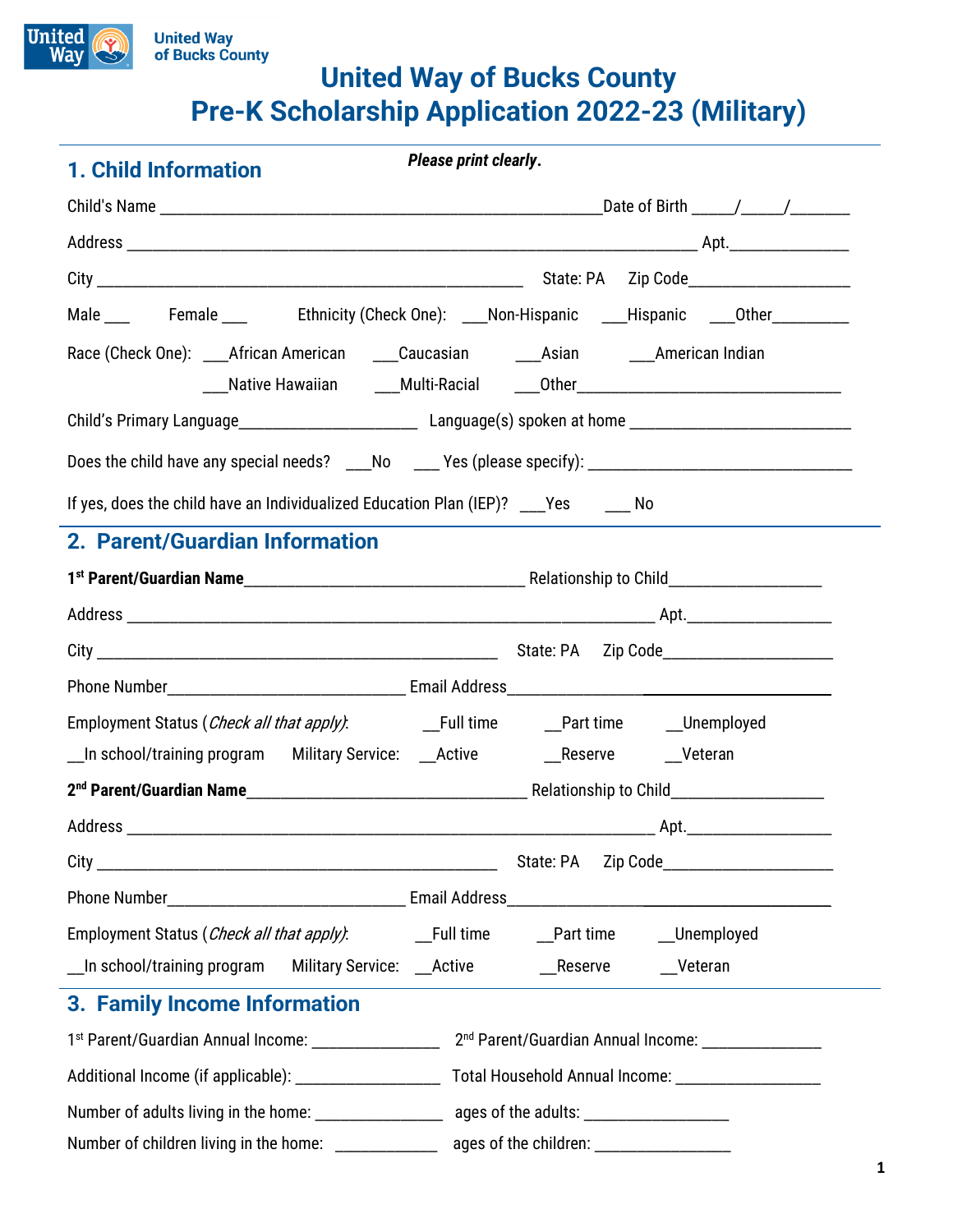## **4. Additional Child and Family Information**

Please check the situations experienced recently by the child, the child's parent(s), or the child's sibling(s):

| home eviction or foreclosure                         | foster care or kinship care                   | _single parent household                           |
|------------------------------------------------------|-----------------------------------------------|----------------------------------------------------|
| living with another family                           | <b>Child Protective Services</b>              | custody/child support issues                       |
| homelessness                                         | _unemployment                                 | medical disability                                 |
| bankruptcy                                           | incarceration                                 | domestic violence/abuse                            |
| unexpected medical, legal, or<br>other major expense | extended hospitalization<br>or inpatient care | death of the child's parent(s)<br>or sibling $(s)$ |

l

#### **5. Release of Information**

Please acknowledge your understanding of the expectations relating to privacy, confidentiality, and the release of information by putting your initials next to each statement:

\_\_\_\_As stewards of individual, community, and government contributions, United Way of Bucks County may be asked to report on the pre-k scholarships that are awarded. It may be necessary for UW Bucks to report student demographic information, assessment data, and other information related to the students' participation in the pre-k program. **UW Bucks is committed to respecting the privacy of the children and families who receive our pre-k scholarships.** When necessary, we will report or publish group data without names or identifying details. For the purposes of reporting to funders, we may ask a family to share their story without using names or identifying details. In those cases, we will contact parents/caregivers directly.

The information provided in this application will be held in strict confidence. It will be reviewed only by UW Bucks, scholarship administrators, and the program in which the child is enrolled. If the information needs to be shared with any additional parties, UW Bucks will request consent from the parents/guardians before doing so.

UW Bucks occasionally uses program photos to help raise awareness and/or money to support early childhood education. Children and family names are never included with the photos. **Do you authorize the use of photographs in which your child may appear for promotional purposes? \_\_\_Yes \_\_\_No**

#### **6. Parent/Guardian Signature**

- I certify that the information in this application is true and correct and that all income reported and income documents provided are a true and accurate verification of my annual household income.
- I understand that intentionally misrepresenting information may result in the scholarship being denied or terminated.
- I understand that scholarship funding will be provided for the 2022-23 school year, and only 1) if my child is enrolled in a participating pre-k program, and 2) if I stay current on the tuition balance. Any unused portion of the scholarship award must be refunded to United Way of Bucks County.
- I understand that UW Bucks should be notified about changes to my child's enrollment or regular schedule.
- I understand that the scholarships are awarded based on criteria that is prioritized by United Way of Bucks County and the participating pre-k programs.
- I agree to release United Way of Bucks County, and its Board of Officers and Directors and employees or partners, from any liability in its efforts to provide scholarship funding which is renewable annually at the sole discretion of United Way of Bucks County.

| Parer<br>.<br>. |  |
|-----------------|--|
|                 |  |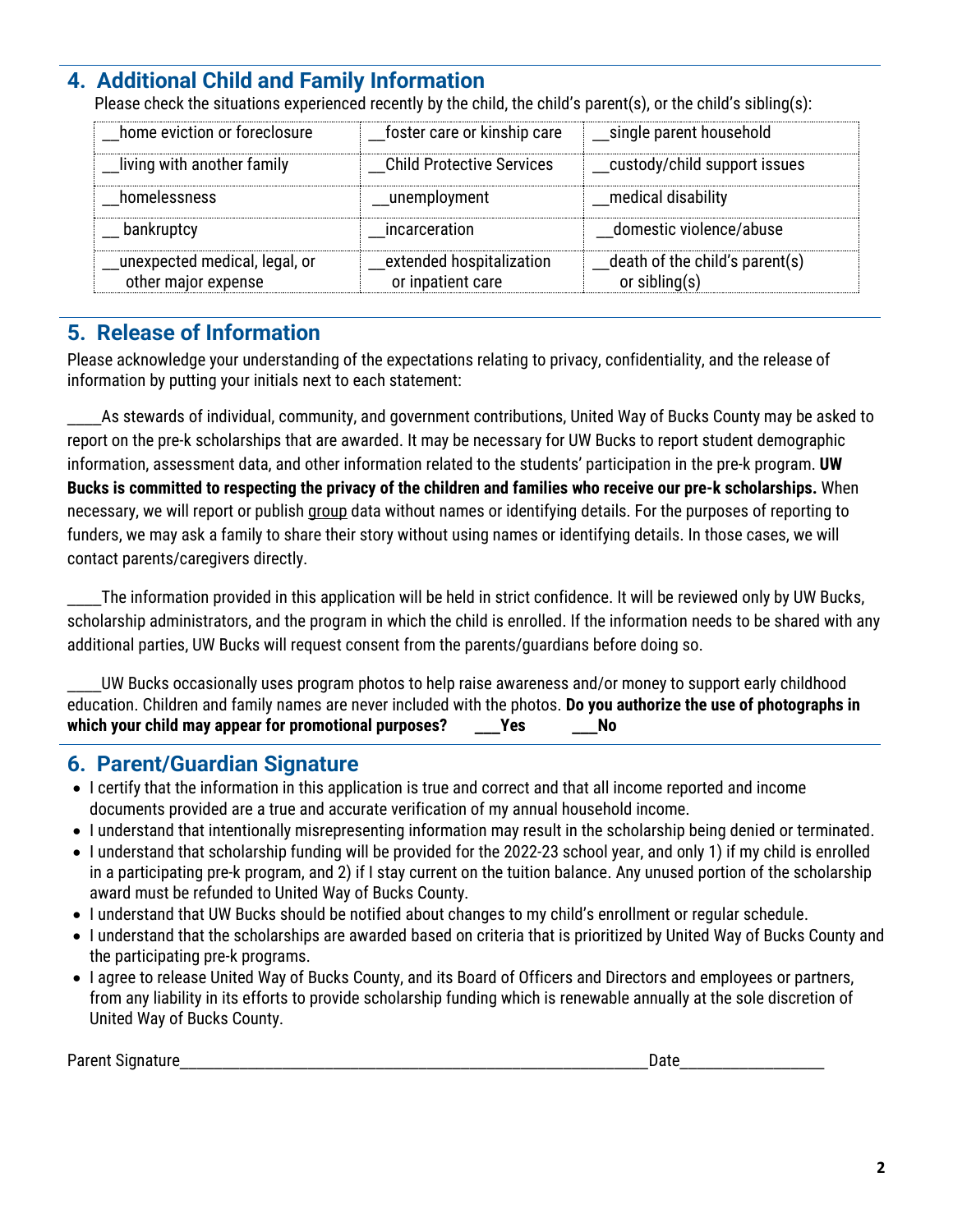# **7. Scholarship Request Information**

| <b>FOR PARENTS/GUARDIANS:</b> Please complete this section to show the schedule and time period for which you are<br>requesting a scholarship. For assistance, please contact the director of your preferred program/location. |                                                                       |  |
|--------------------------------------------------------------------------------------------------------------------------------------------------------------------------------------------------------------------------------|-----------------------------------------------------------------------|--|
| Schedule & Cost: Put a check on the days/times you need care for your child.                                                                                                                                                   |                                                                       |  |
| __5 Full-Days/Week  __4 Full-Days/Week  __3 Full-Days/Week   __2 Full-Days/Week  __1 Full-Day/Week                                                                                                                             |                                                                       |  |
| __5 Half-Days/Week __4 Half-Days/Week  __3 Half-Days/Week  __2 Half-Days/Week __1 Half-Day/Week                                                                                                                                |                                                                       |  |
|                                                                                                                                                                                                                                | Cost: \$__________ per week                                           |  |
|                                                                                                                                                                                                                                |                                                                       |  |
| month<br>month<br>year                                                                                                                                                                                                         | year                                                                  |  |
| How much is your family able to pay for child care/education for the child on this application? $\sin 2\theta$ /week                                                                                                           |                                                                       |  |
|                                                                                                                                                                                                                                |                                                                       |  |
| For which other sources of financial assistance have you applied (check all that apply)?                                                                                                                                       |                                                                       |  |
| ___Child Care Works     ___Pre-K Counts     ___other____________________________<br><b>Head Start</b>                                                                                                                          |                                                                       |  |
| Do you expect to enroll your child in Head Start, Child Care Works, or Pre-K Counts? ____ Yes                                                                                                                                  | No                                                                    |  |
|                                                                                                                                                                                                                                |                                                                       |  |
|                                                                                                                                                                                                                                |                                                                       |  |
|                                                                                                                                                                                                                                |                                                                       |  |
| Briefly describe the financial challenges your family is experiencing. Have there been issues which have recently caused<br>hardship for your family? Is there anything else we should know about your family or your child?   |                                                                       |  |
|                                                                                                                                                                                                                                |                                                                       |  |
|                                                                                                                                                                                                                                |                                                                       |  |
|                                                                                                                                                                                                                                |                                                                       |  |
| FOR PROGRAM DIRECTOR/STAFF ONLY                                                                                                                                                                                                |                                                                       |  |
| <b>Calculation: Financial Assistance Needed</b>                                                                                                                                                                                |                                                                       |  |
| minus<br>- S<br>S<br>S<br>$\equiv$<br>Cost of care<br>Amount family<br>Amount family<br>needs per week<br>per week<br>can pay per week                                                                                         | X<br><b>Number</b><br>Total Amount<br>of weeks<br><b>Family Needs</b> |  |
| Approximately what amount can<br>your program discount for this family?<br>\$.                                                                                                                                                 | <b>Scholarship</b><br><b>Amount Requested:</b>                        |  |
| Is there anything else we should know about this family or child?                                                                                                                                                              |                                                                       |  |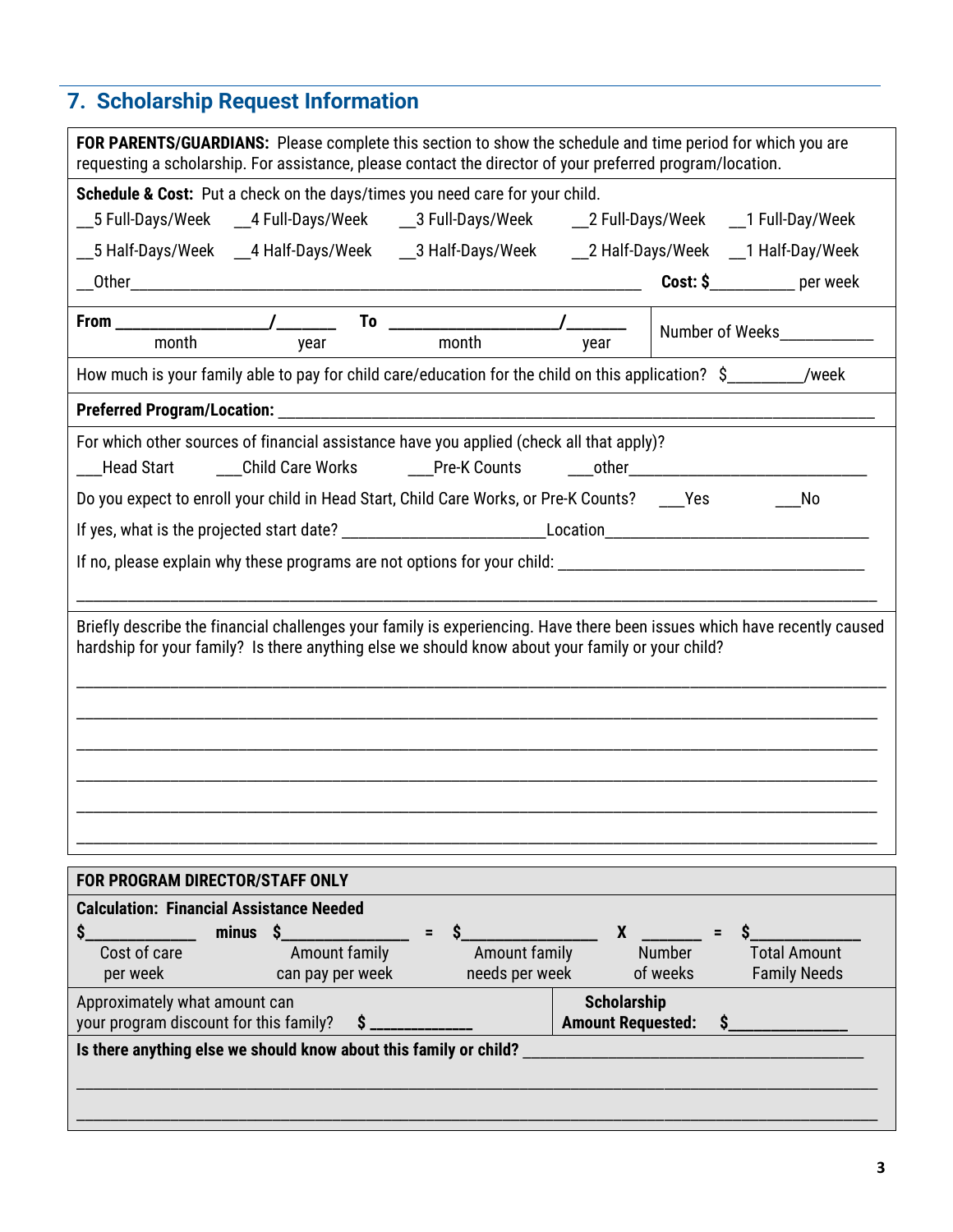United



income. In some cases, other factors or significant changes in the family's Guidelines below are used to assess a family's financial need and eligibility for other pre-k funding options. A a man is the number of people family's income, and in some cases other factors or United Way scholarships assist families in need with the cost of their child's pre-k education. The Federal Poverty significant changes in the family's well-being and stability, will be considered in determining if and how much scholarship assistance will be awarded.

## **Federal Poverty Guidelines (2022)**

| <b>Family</b><br><b>Size</b> | 100%     | 200%   | 300%    | 400%    |
|------------------------------|----------|--------|---------|---------|
| 1                            | \$13,590 | 27,180 | 40,770  | 54,360  |
| 2                            | \$18,310 | 36,620 | 54,930  | 73,240  |
| 3                            | \$23,030 | 46,060 | 69,090  | 92,120  |
| 4                            | \$27,750 | 55,500 | 83,250  | 111,000 |
| 5                            | \$32,470 | 64,940 | 97,410  | 129,980 |
| 6                            | \$37,190 | 74,380 | 111,570 | 148,760 |
| 7                            | \$41,910 | 83,820 | 125,730 | 167,640 |
| 8                            | \$46,630 | 93,260 | 139,890 | 186,520 |

U.S. Department of Health & Human Services: <https://aspe.hhs.gov/poverty-guidelines>

ns assist families in need with the cost of Using the Federal Poverty Guidelines and the Sliding reducation. The Federal Poverty state below, this is how to determine the scholarship amount that should be requested:

- 1) Find the number of people in the family (Family Size).
- 2) Follow across to identify the two columns that show the family's income range. *Example: A family of 3 with \$55,800 annual income is 200-300% over poverty.*
- 3) Check the sliding scale to determine the maximum percentage of pre-k costs that should be requested for that income range. *Example: If a family's income range is 201-300% over poverty, the scholarship request should not be more than 50% of the cost.*

## **Sliding Scale**

| <b>Family Income</b><br>(percent over poverty) | <b>Maximum Request</b><br>(percent of pre-k costs) |
|------------------------------------------------|----------------------------------------------------|
| $0 - 100%$                                     | 70%                                                |
| 101-200%                                       | 60%                                                |
| 201-300%                                       | 50%                                                |
| 301-400%                                       | 40%                                                |
| More than 400%                                 | 20%                                                |

**Please Note**: UW Bucks offers pre-K scholarships as a fund of last resort, when public funding is not an option. If a family is eligible for Head Start (100% of poverty or lower), or Child Care Works (200% of poverty or lower), or Pre-K Counts (300% of poverty or lower), the family is encouraged to apply for and access those programs. Only families who are not eligible or able to access those publicly funded programs may be considered for a scholarship.

If you have questions or need help, contact Candi Guerrero at 215-949-1660 ext 108 or [candig@uwbucks.org](mailto:candig@uwbucks.org)